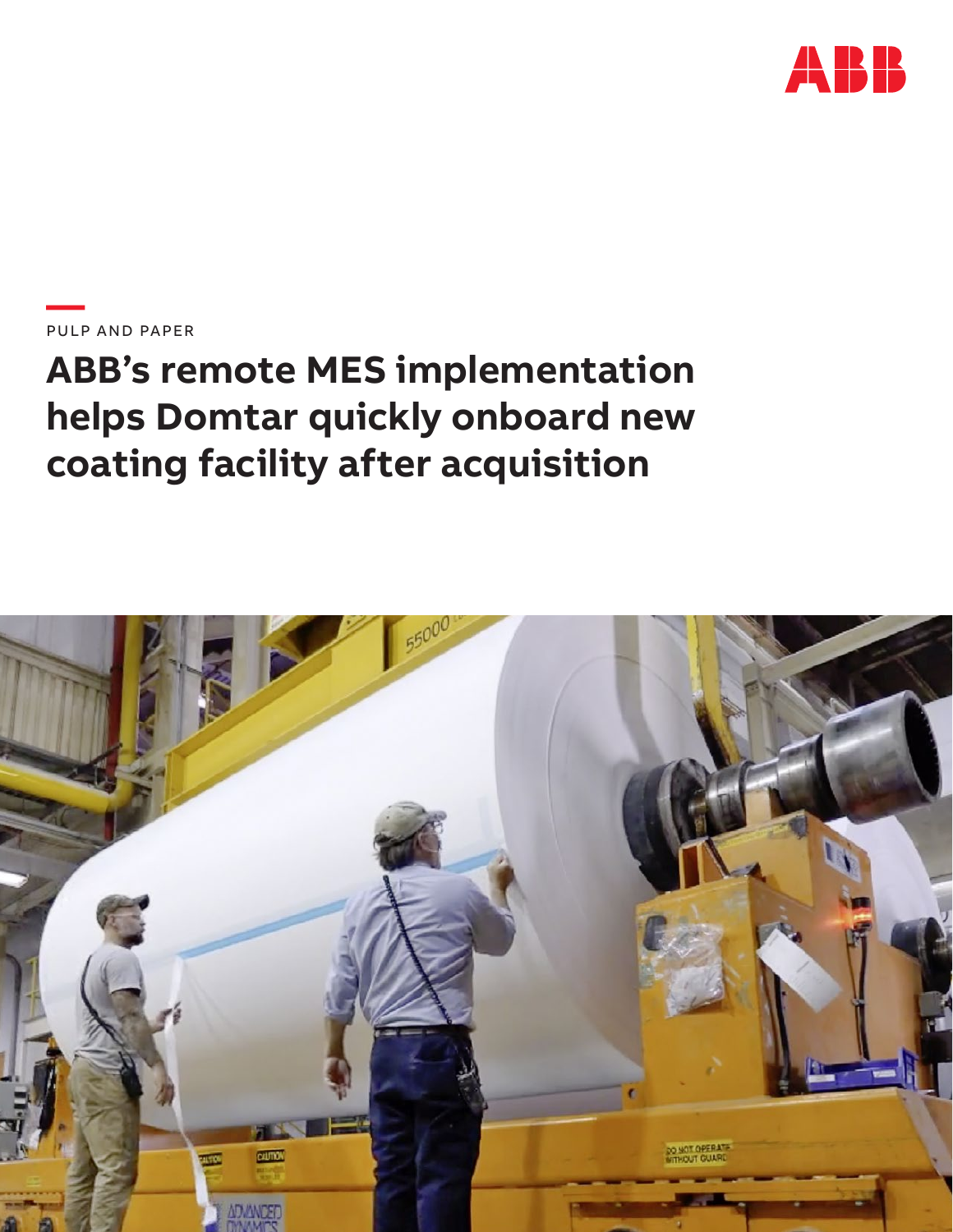Domtar, a leading provider of a wide variety of fiber-based products, added the first coating mill to their North American operations in 2020 and needed an information management solution to help run production. Already a user of ABB's Manufacturing Execution System at several sites, Domtar found new opportunities to extend and apply the system's functionality to the coated specialty papers facility.

#### **Expanding in-house capabilities**

The West Carrollton, OH, USA mill has been a thermal paper coating operation since 2008. Domtar acquired the mill in 2020, making Domtar the only large-scale North American producer of thermal point-of-sale (POS) paper typically used for receipts. POS paper changes color when exposed to heat and creates a "printed" image such as the details of what you purchased at the grocery – without the use of ink.

"We are excited to add this product line to our portfolio and expand our core capabilities," says Domtar Paper Vice President and General Manager Rob Melton. "The West Carrollton coater, combined with Domtar's low-cost base paper, now positions us to compete domestically and globally in the lightweight thermal paper market, while also providing new options for our paper business' future growth."

#### **Adding more of what works**

Domtar is the only large-scale North American producer of thermal paper, which is used to make receipt slips provided after making a purchase or withdrawing cash.

—

Domtar chose to add ABB Ability™ Manufacturing Execution System (MES) for pulp and paper to its new West Carrollton operations. Part of the reason ABB was selected was because 20 of their North American sites already use ABB MES and its managed as a standard multi-site application.

"The relationship we've had with ABB, be it Domtar or its predecessor, goes back about 25 years," said Brent Weeres, Senior Manager of IT Manufacturing Services for Domtar. "They know our facilities and business very well. The real question was about the new type of business we were entering into. With consultation from the ABB MES team, we concluded (the coating setup within MES) would not be a lot different from what we were already using."

There is overlap between coaters and paper machines, and with some modifications, a large part of the existing MES application fit into the coating environment.

"A lot of the functionality needed simply hasn't been 'turned on'," said Kevin Lumberson, North American MES Product Manager, ABB. "For example, their mills didn't have off-machine coaters, but the modules already existed in their library. So as operations change and expand, our MES usually can meet a customer's requirements without customization."

## **Meeting (and exceeding) functionality requirements in a short time span — 100% remotely**

Since the coating mill was being acquired by Domtar, there were strict and definitive milestones that had to be hit. After co-developing new MES requirements, agreement was made on what new functionality had to be developed and tested in about a six month timeframe.

"The development process went really well. And, rather than starting from scratch, we had a good blueprint to begin of what was standard at other mills," said Weeres.

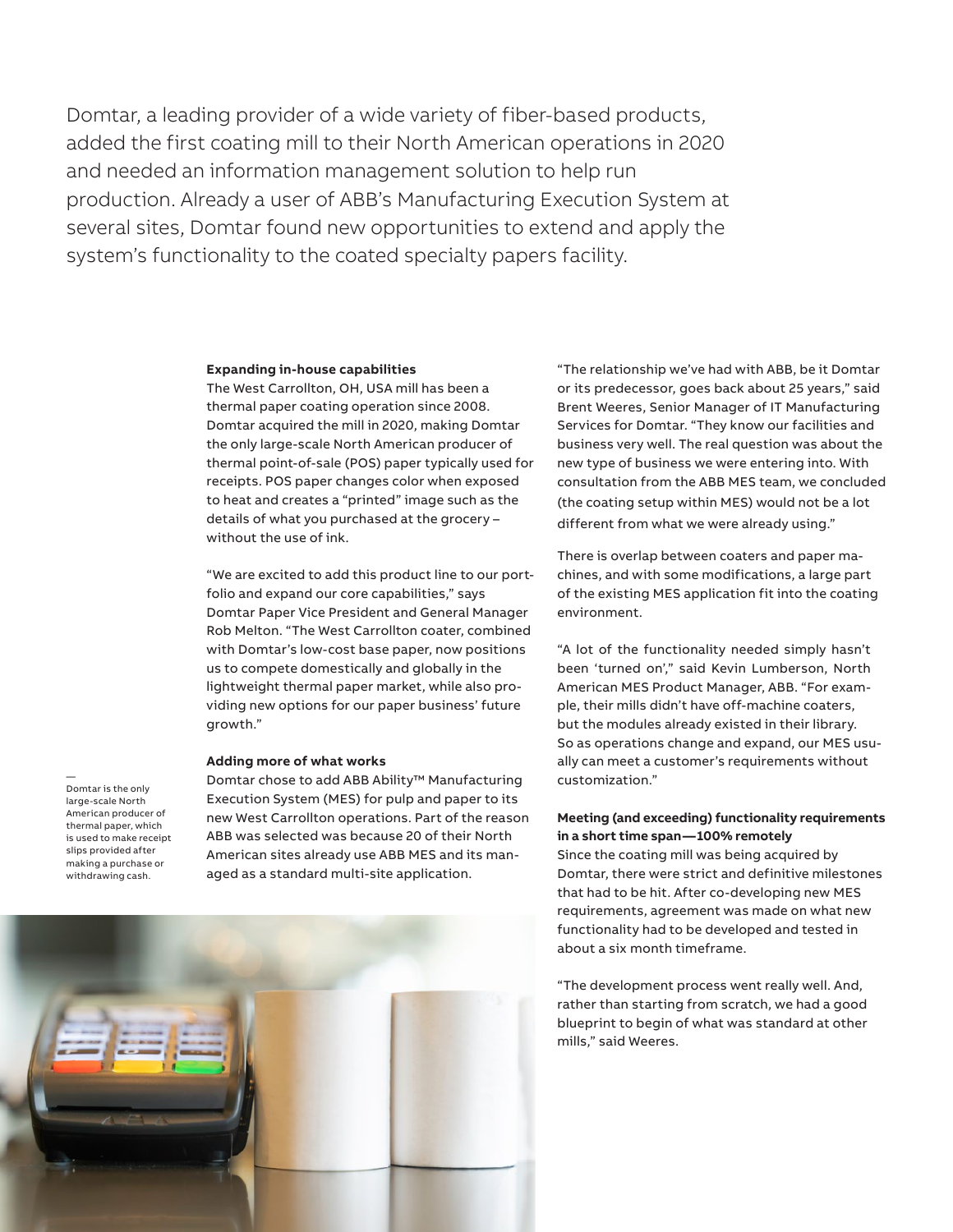

— West Carrollton mill operations

> While Domtar has a corporate support team that helps operationally, this was the first time that the implementation was done with ABB supporting remotely due to restrictions caused by the global pandemic. "We ended up having a three-day shutdown to get the MES, as well as other projects, completed," said Weeres. "This was the first mill we had no one from ABB on-site for go live and it still went very smoothly."

> This resulted in a significant cost savings for travel and living expenses that enabled contract hours to be repurposed towards the development and configuration of lower priority features. "We got additional functionality very quickly – maybe six weeks after start-up – which helped make the on-site team's work easier, particularly in customer service," said Weeres.

## **The benefits of continuous updates in a multi-mill environment**

Across the multiple Domtar sites that use ABB's MES, there's about an 80 percent overlap in features. Any specialization is due to inherent differences like a pulp operation versus a paper operation. However, because there is a standard system that is managed from corporate, any functionality that is added at one mill can be added to another.

"When ABB delivers new functionality, they make it configurable," said Weeres. "The configuration setting allows it to be 'turned on' for applicable mills and turned off at others, all within one common version of the application. That's how we share and enhance functionality; ideas from one mill are available for other mills to benefit from, yet still in a manageable way for our team."

Another feature that helps make management of this easier is the continuous software release model. "Once something new is available, customers can create releases as they see fit," said Lumberson. "This could be daily, hourly or whenever it makes the most sense for their operation."

"We'd need three times the people on our IT staff if the ABB release model wasn't continuous," added Weeres.

## **Part of the Domtar family**

Since go-live, the coating mill operations supported by ABB's MES have been going very well. A testament to that is the very few support calls the Domtar corporate IT team gets from the West Carrollton mill.

"Considering this is new MES functionality, for us anyway, that's quite an achievement. The assumptions that we made on how the business was going to run have proven accurate," said Weeres. "Plus, now that we take the quality information from the parent rolls we produce and feed to the West Carrollton operation, the team knows the exact quality of the base stock coming in and can resolve any issues quicker."

The work of the West Carrollton and corporate IT teams hasn't gone unnoticed. "A recent comment from a senior VP concluded how well West Carrollton has been integrated into the Domtar family. That carries a bunch of weight," concluded Weeres.